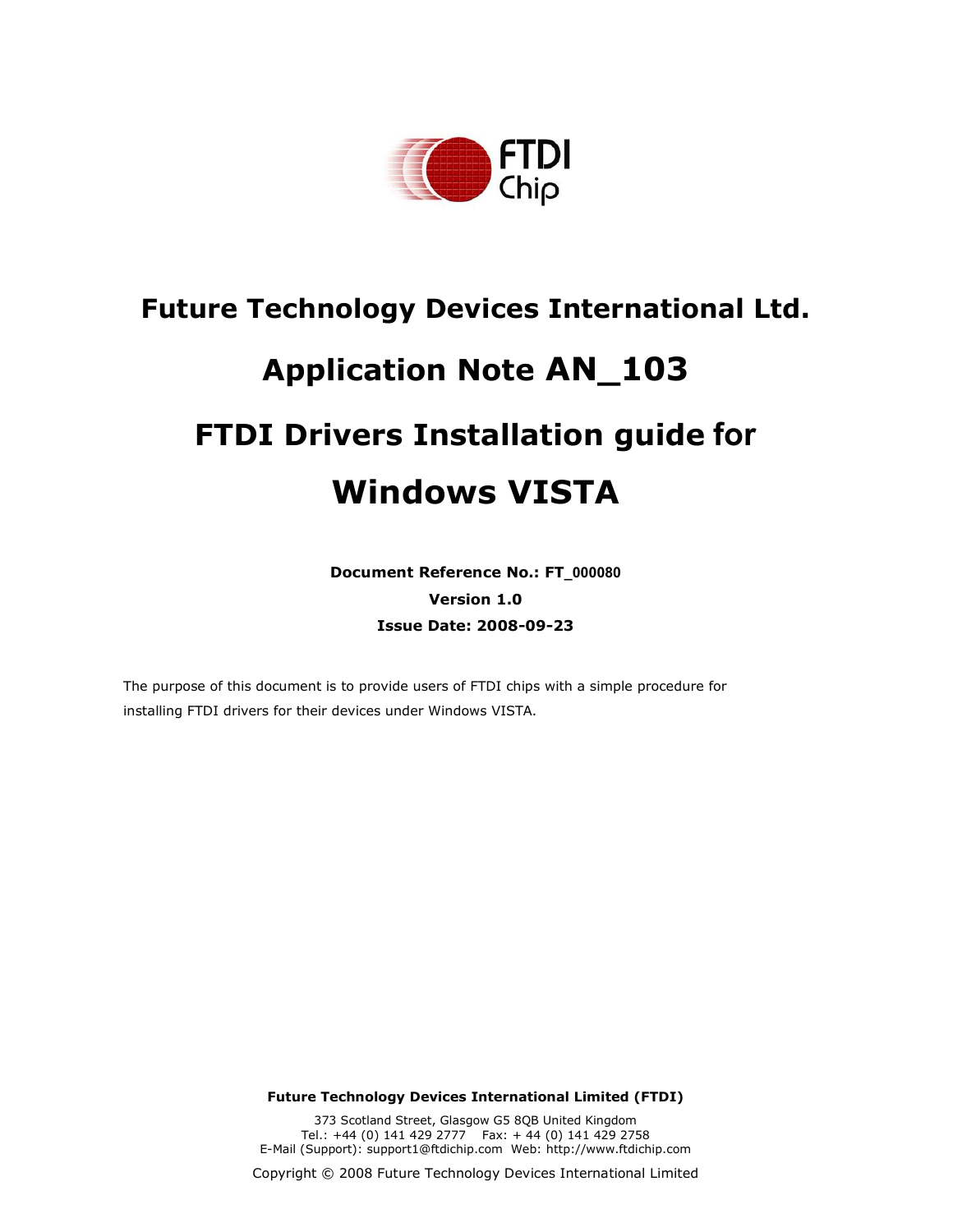

## **Table of Contents**

|  | 5.1 Windows VISTA cannot find drivers for my device 17                   |  |  |
|--|--------------------------------------------------------------------------|--|--|
|  | 5.2 Devices not shown in Device Manager for uninstalling 18              |  |  |
|  | 5.3 Windows Vista shows a warning that the driver is not certified<br>19 |  |  |
|  |                                                                          |  |  |
|  |                                                                          |  |  |
|  |                                                                          |  |  |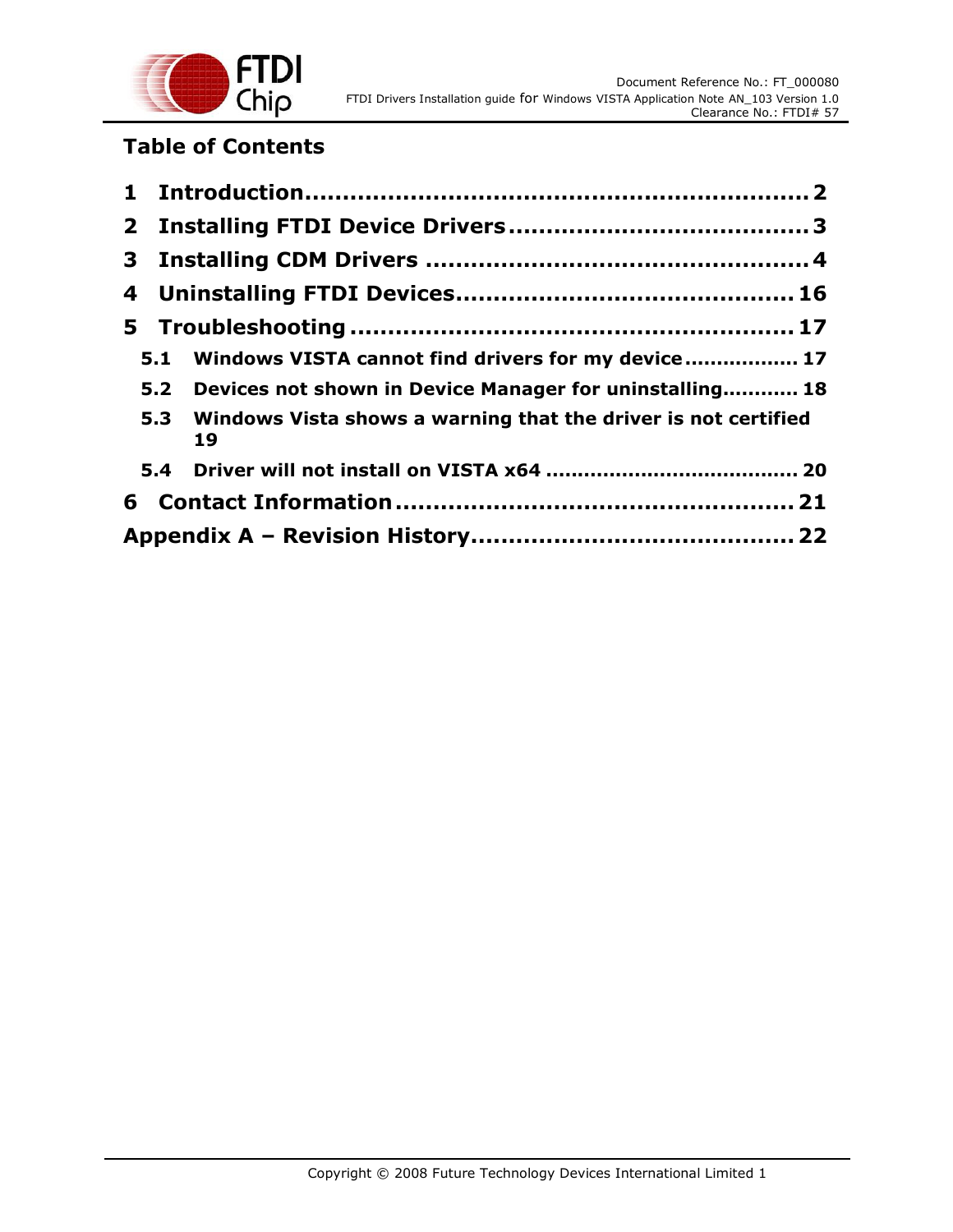

## **1 Introduction**

The purpose of this application note is to provide users of FTDI chips with a simple procedure for installing FTDI drivers for their devices under Windows VISTA.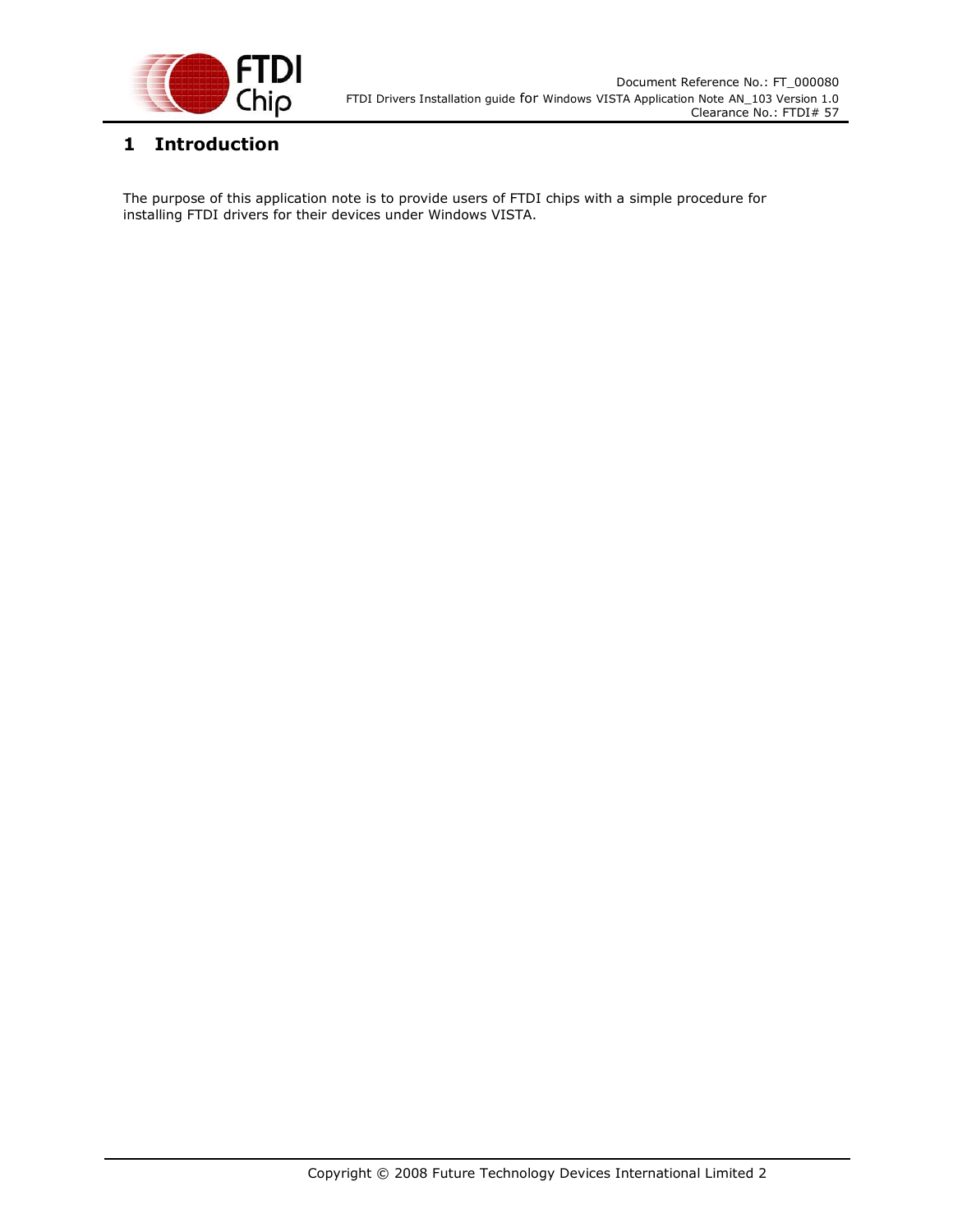

## **2 Installing FTDI Device Drivers**

FTDI have previously provided two types of driver for Windows OS: a D2XX direct driver and a virtual COM port (VCP) driver. Previously, these drivers were mutually exclusive and could not be installed at the same time. The new Windows combined driver model (CDM) which may be installed on Windows 2000, XP or VISTA allows applications to access FTDI devices through either the D2XX DLL or a COM port without having to change driver type. However, it should be noted that an application can only communicate through one of these interfaces at a time and cannot send commands to the D2XX DLL and the associated COM port at the same time.

The CDM driver comes in two parts. The first part is the bus layer that provides D2XX style functionality and is always installed. The second part is the serial COM port layer and the CDM driver will determine whether a COM port should be exposed by reading the EEPROM of FT232R, FT245R and FT2232D devices. In the case of FT232BM, FT245BM, devices, the CDM driver will default to always installing a COM port.

This behaviour can be changed and EEPROM settings ignored by changing the driver INF files as detailed in FTDI Application Note AN232B-10 Advanced Driver Options. Please note that modifying the INF files of a Microsoft WHQL certified driver will invalidate the Windows certification.

The driver is downloadable from the FTDI website by clicking the word download: download.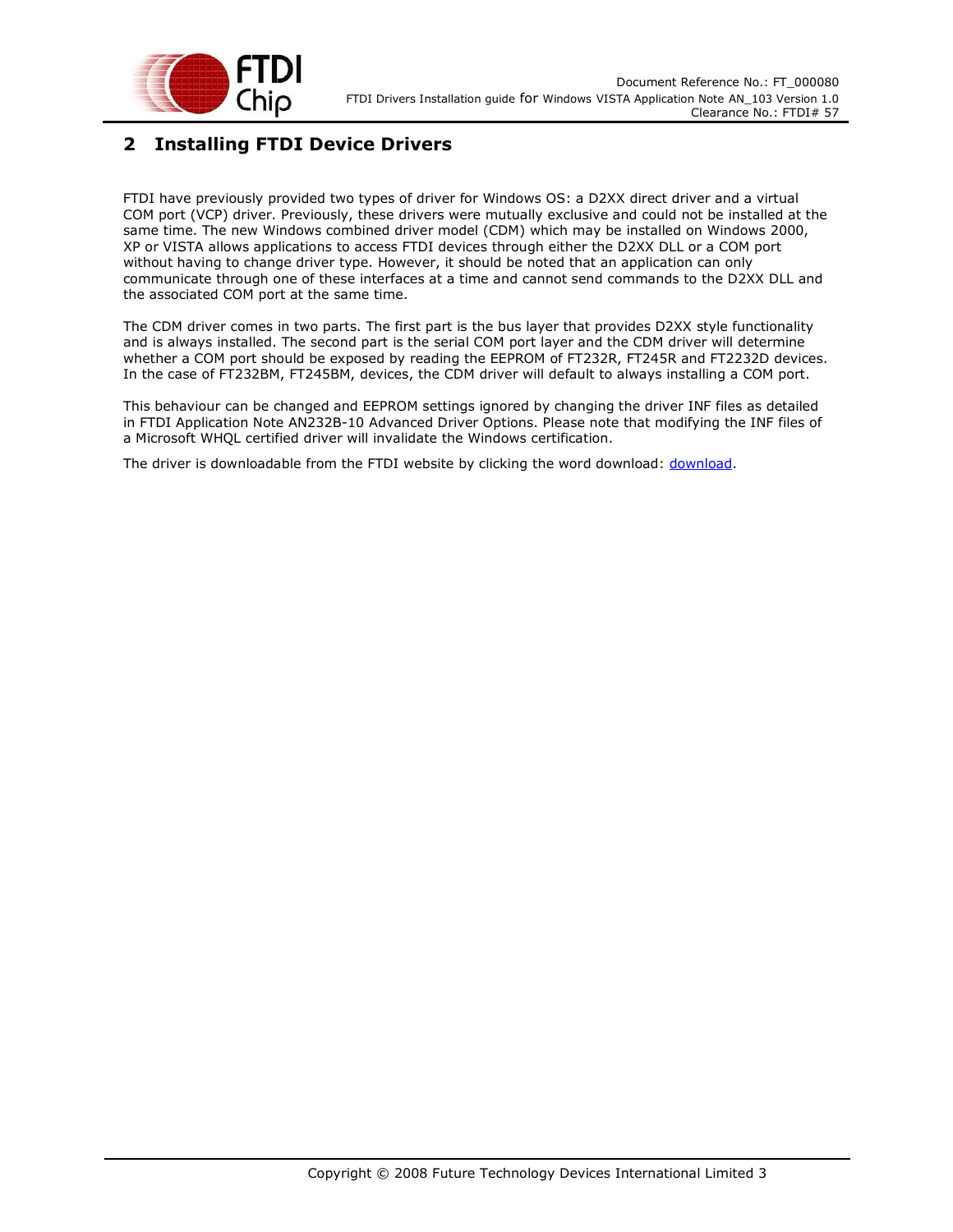

## **3 Installing CDM Drivers**

To install CDM drivers for an FTDI device under Windows VISTA, follow the instructions below:

Connect the device to a spare USB port on your PC.

If there is an available Internet connection, Windows VISTA will silently connect to the Windows Update website and install any suitable driver it finds for the device in preference to the driver manually selected. If no suitable driver is automatically found then the following procedure should be followed.

If the device is based on the FT2232D, the Microsoft composite device driver is automatically loaded silently in the background. Once the composite driver has been installed Windows Found New Hardware Wizard will launch. If there is no available Internet connection or Windows VISTA is configured to ask before connecting to Windows Update, the screen below is shown. Select "Locate and install driver software (recommended)" from the options available to proceed with the installation.

| +- Found New Hardware                                                                                                                            |  |
|--------------------------------------------------------------------------------------------------------------------------------------------------|--|
| Windows needs to install driver software for your TTL232R<br>Tester                                                                              |  |
| Locate and install driver software (recommended)<br>Windows will guide you through the process of installing driver software<br>for your device. |  |
| Ask me again later<br>Windows will ask again the next time you plug in your device or log on.                                                    |  |
| Don't show this message again for this device<br>Your device will not function until you install driver software.                                |  |
| Cancel                                                                                                                                           |  |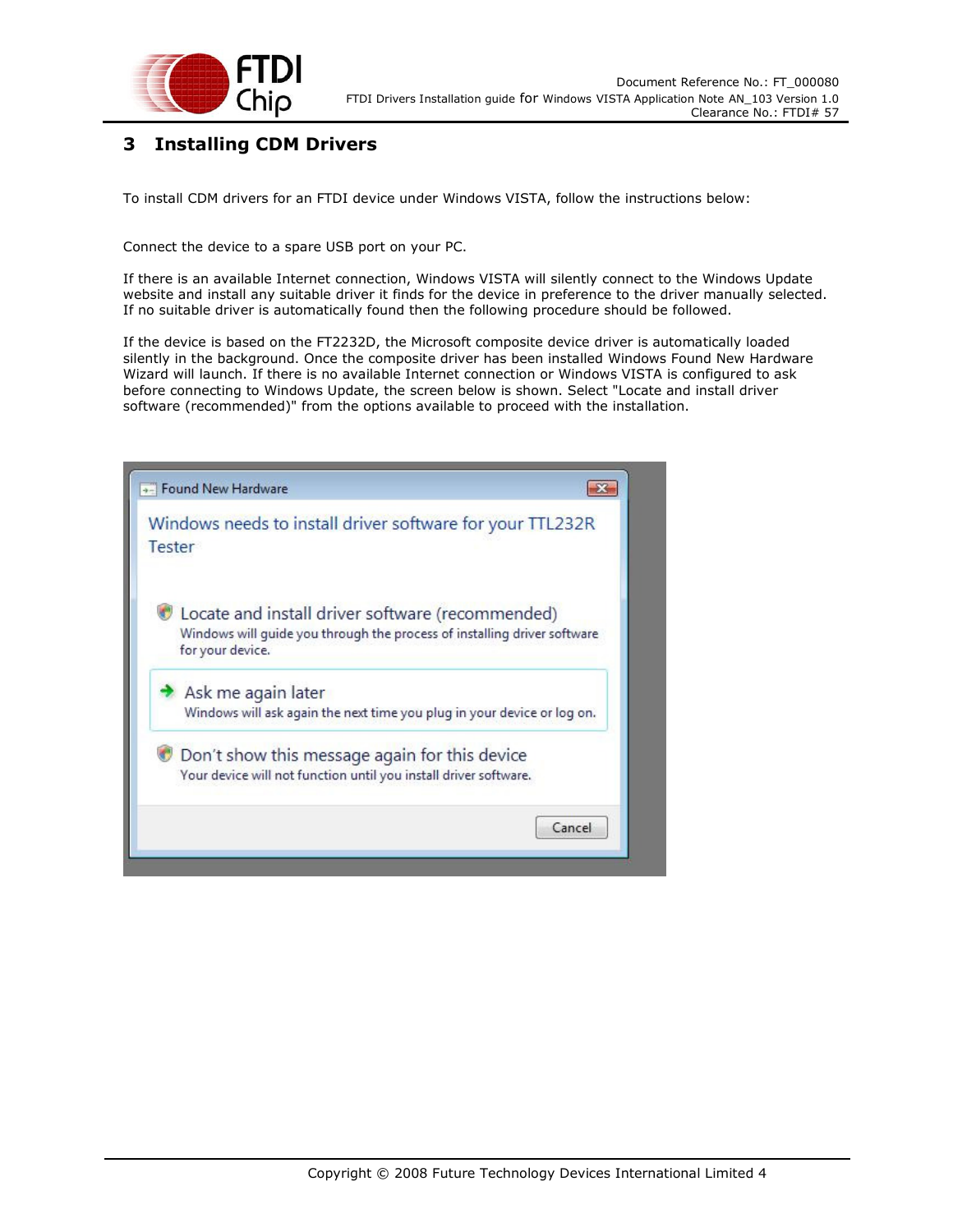

in 1

When Locate and install driver software (recommended)" is selected the following screen will appear. Note: the text "TTL Tester" is replaced with the description of the customer hardware.

| Found New Hardware - TTL232R Tester                                                                                                |        |
|------------------------------------------------------------------------------------------------------------------------------------|--------|
| Insert the disc that came with your TTL232R Tester                                                                                 |        |
| If you have the disc that came with your device, insert it now. Windows will automatically<br>search the disc for driver software. |        |
|                                                                                                                                    |        |
|                                                                                                                                    |        |
| I don't have the disc. Show me other options.                                                                                      |        |
|                                                                                                                                    |        |
|                                                                                                                                    | Cancel |

Select "I don't have the disk. Show me other options" The next screen will appear.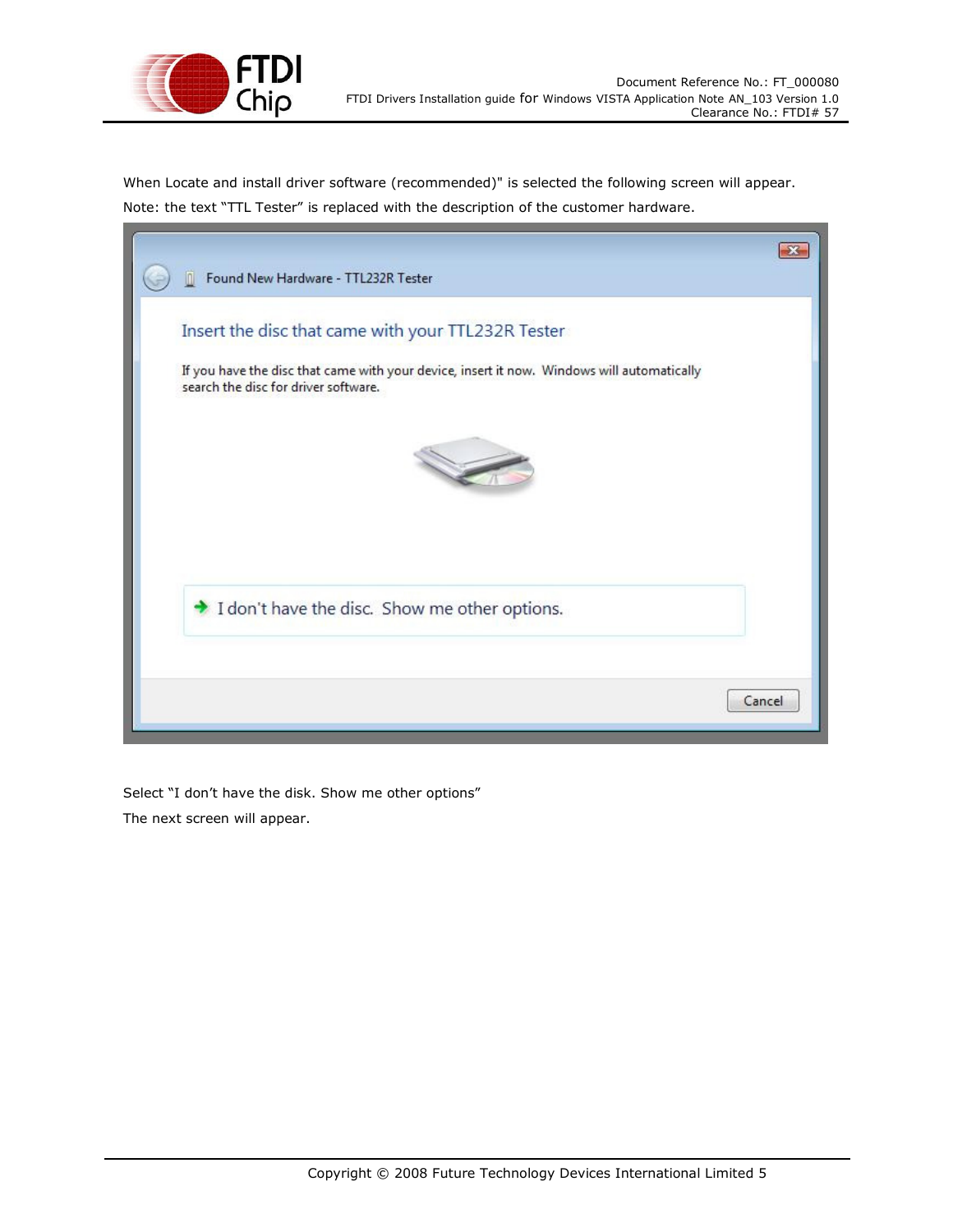

| Windows couldn't find driver software for your device                                                            |  |
|------------------------------------------------------------------------------------------------------------------|--|
| Check for a solution<br>Windows will check to see if there are steps you can take to get your device<br>working. |  |
| Browse my computer for driver software (advanced)<br>Locate and install driver software manually.                |  |
|                                                                                                                  |  |

Select "Browse my computer for driver software (advanced)". The next screen will appear.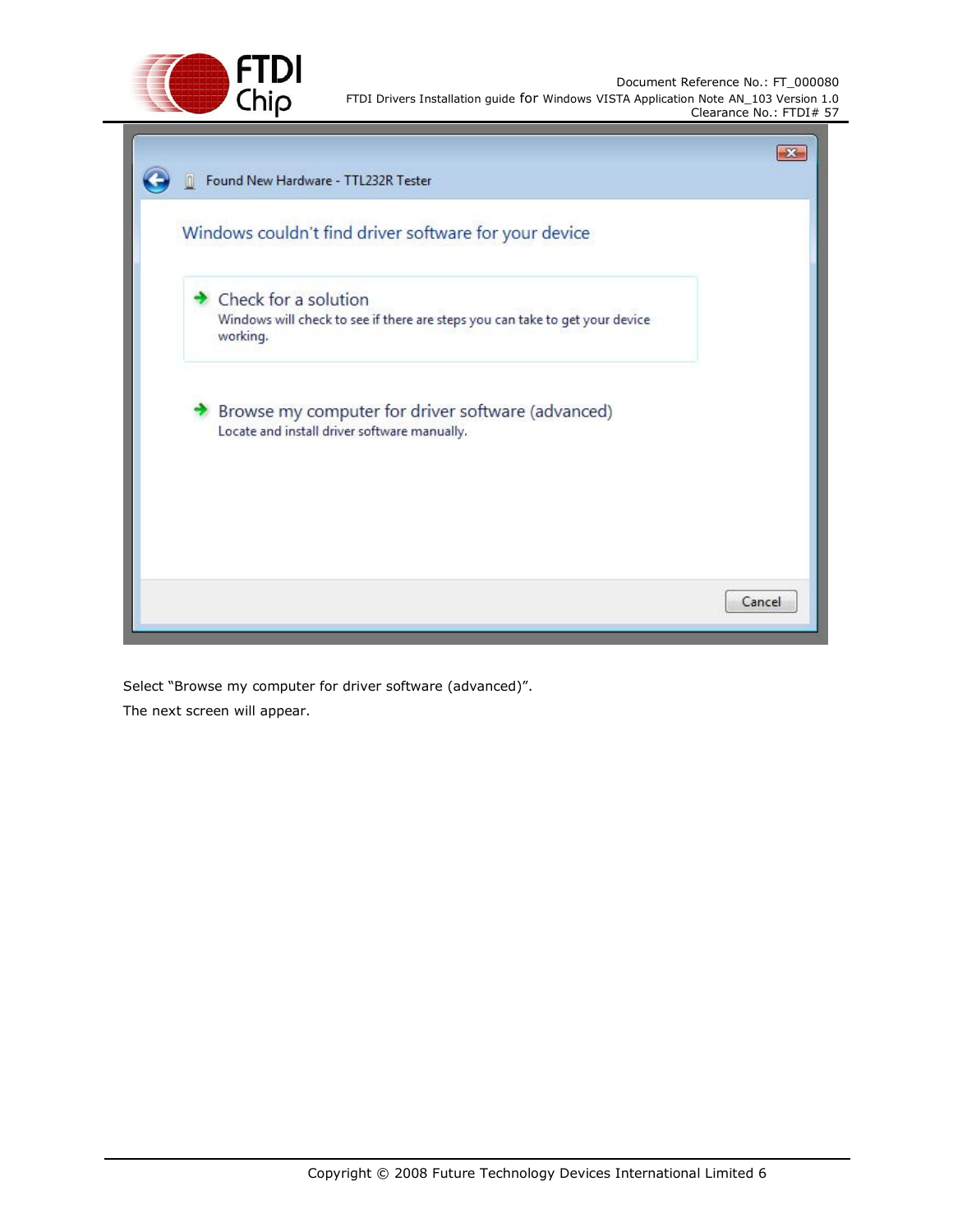

|                    | Browse for driver software on your computer  |             |
|--------------------|----------------------------------------------|-------------|
|                    | Search for driver software in this location: |             |
| C:\Users\          | Desktop\CDM 2.00.00 (Certified)              | Browse<br>▼ |
| Include subfolders |                                              |             |
|                    |                                              |             |
|                    |                                              |             |
|                    |                                              |             |
|                    |                                              |             |
|                    |                                              |             |
|                    |                                              |             |

Browse to the folder where the CDM driver has been stored (when uncompressed) and press "Next" The example shown above uses a folder on the desktop.

The next screen will appear.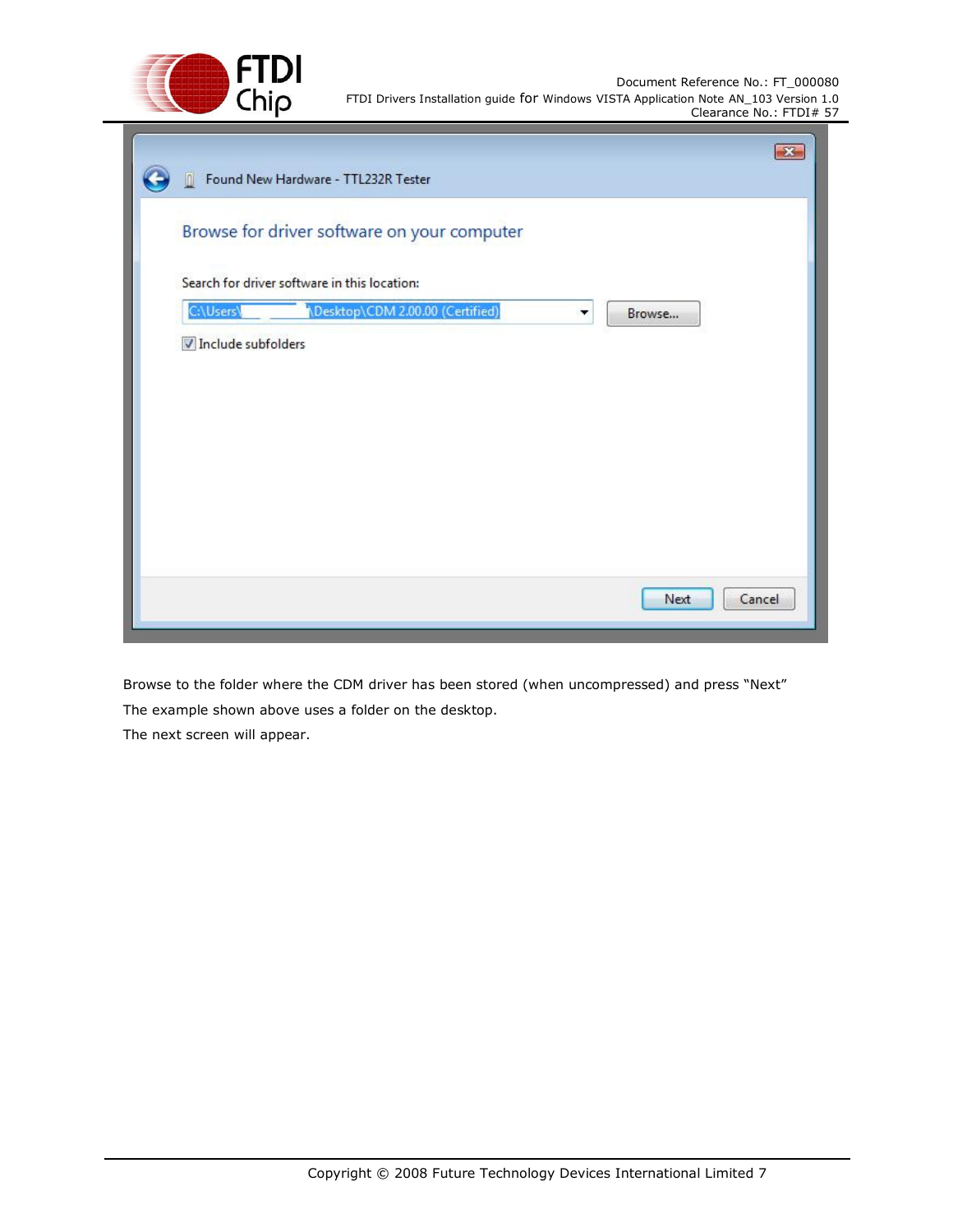

| Found New Hardware - TTL232R Tester<br>$\blacksquare$ | $\mathbf{X}$ |
|-------------------------------------------------------|--------------|
| Installing driver software                            |              |
|                                                       |              |
|                                                       |              |
|                                                       |              |
|                                                       |              |
|                                                       |              |
|                                                       |              |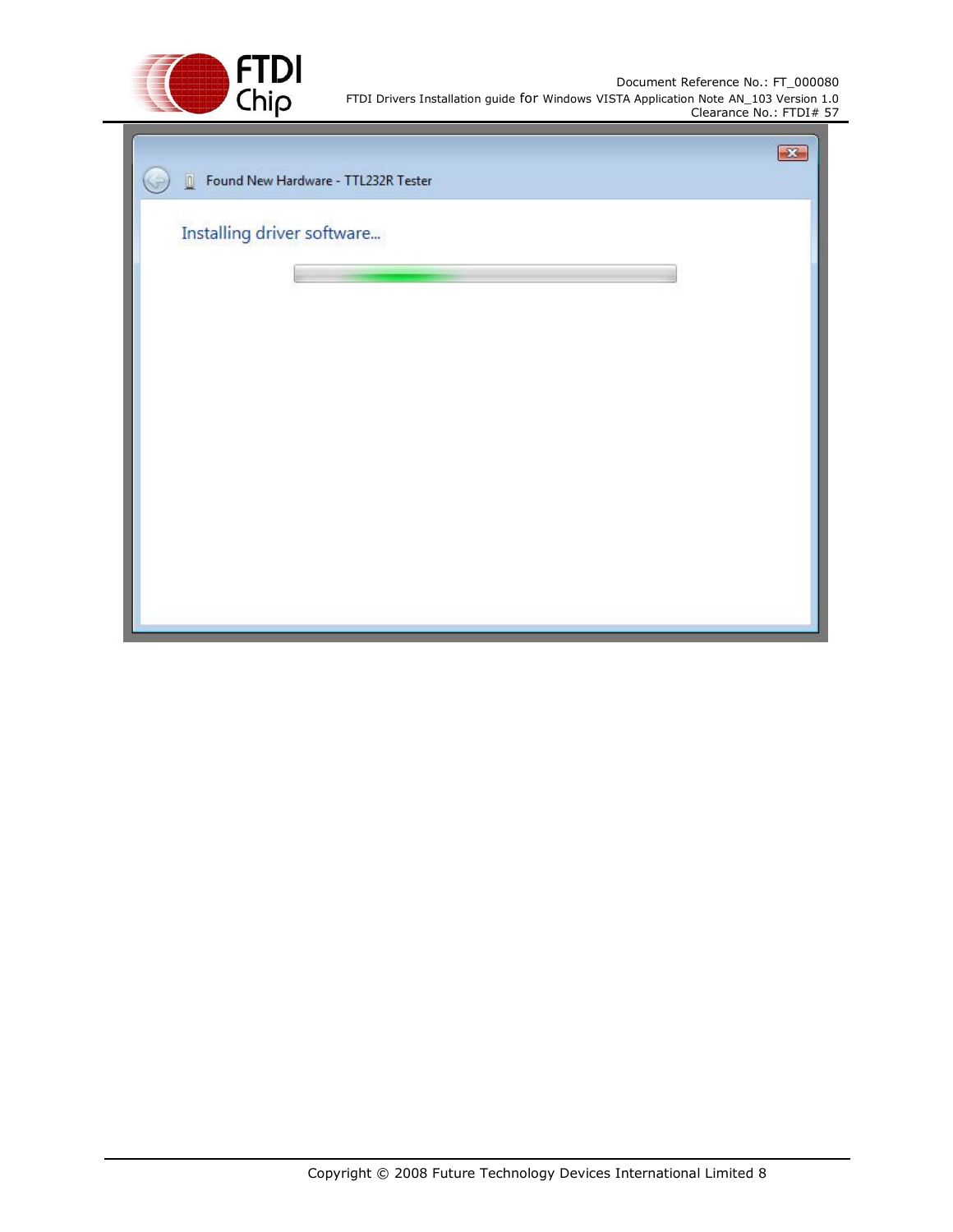

This screen will automatically complete and then change to the one below:

| Found New Hardware - USB Serial Converter                            |       |
|----------------------------------------------------------------------|-------|
| The software for this device has been successfully installed         |       |
| Windows has finished installing the driver software for this device: |       |
| <b>USB Serial Converter</b>                                          |       |
|                                                                      |       |
|                                                                      |       |
|                                                                      |       |
|                                                                      |       |
|                                                                      |       |
|                                                                      | Close |

The bus layer of the driver is now installed.

When the bus driver has completed, the process is repeated for the serial port layer of the driver. That is, Windows will automatically detect a serial port device as a new device. It will then prompt, as before, for the location of the device driver by displaying the "Found new hardware" wizard again and it is necessary to repeat the same process to install the serial port driver.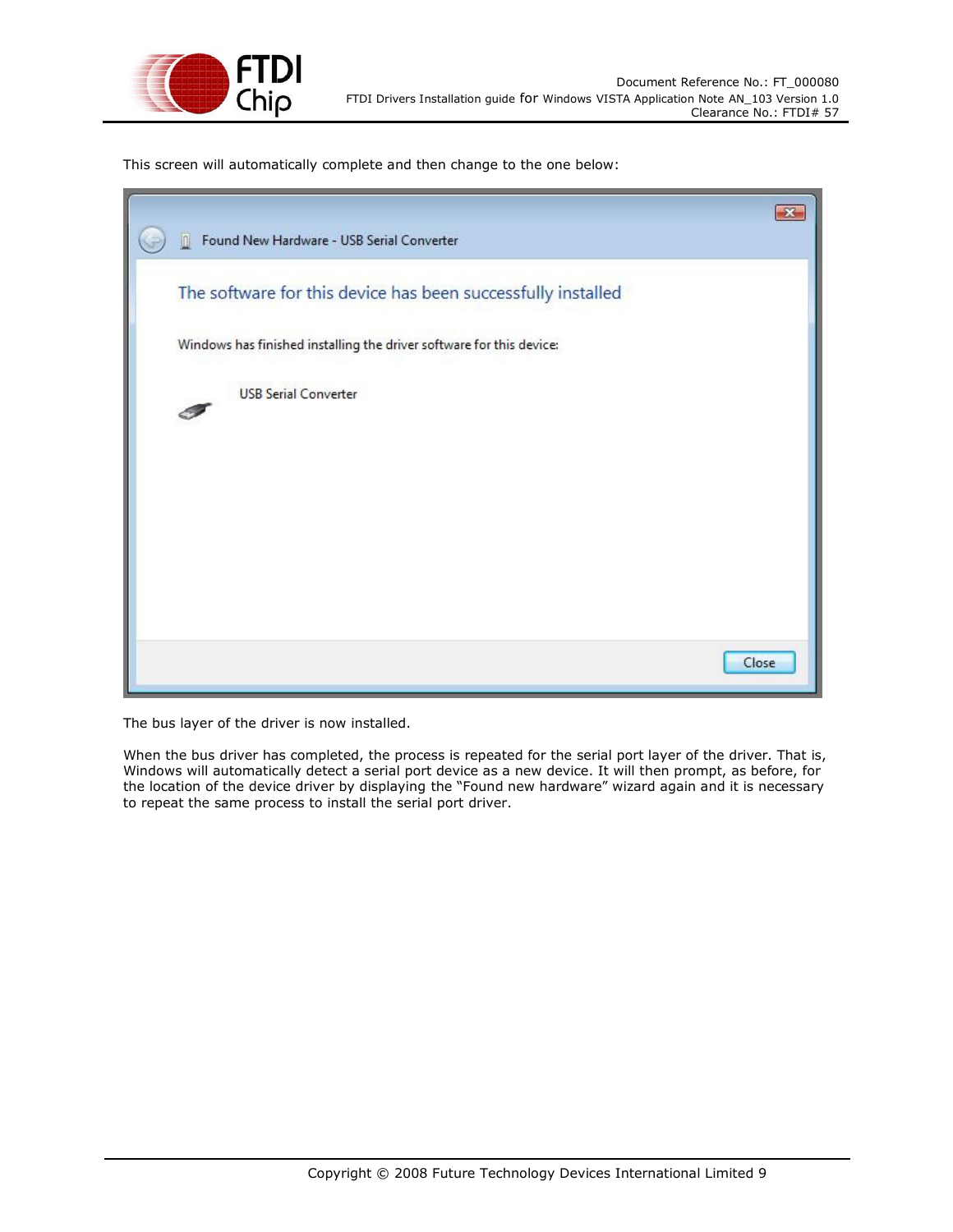



Select "I don't have the disk. Show me other options" The next screen will appear.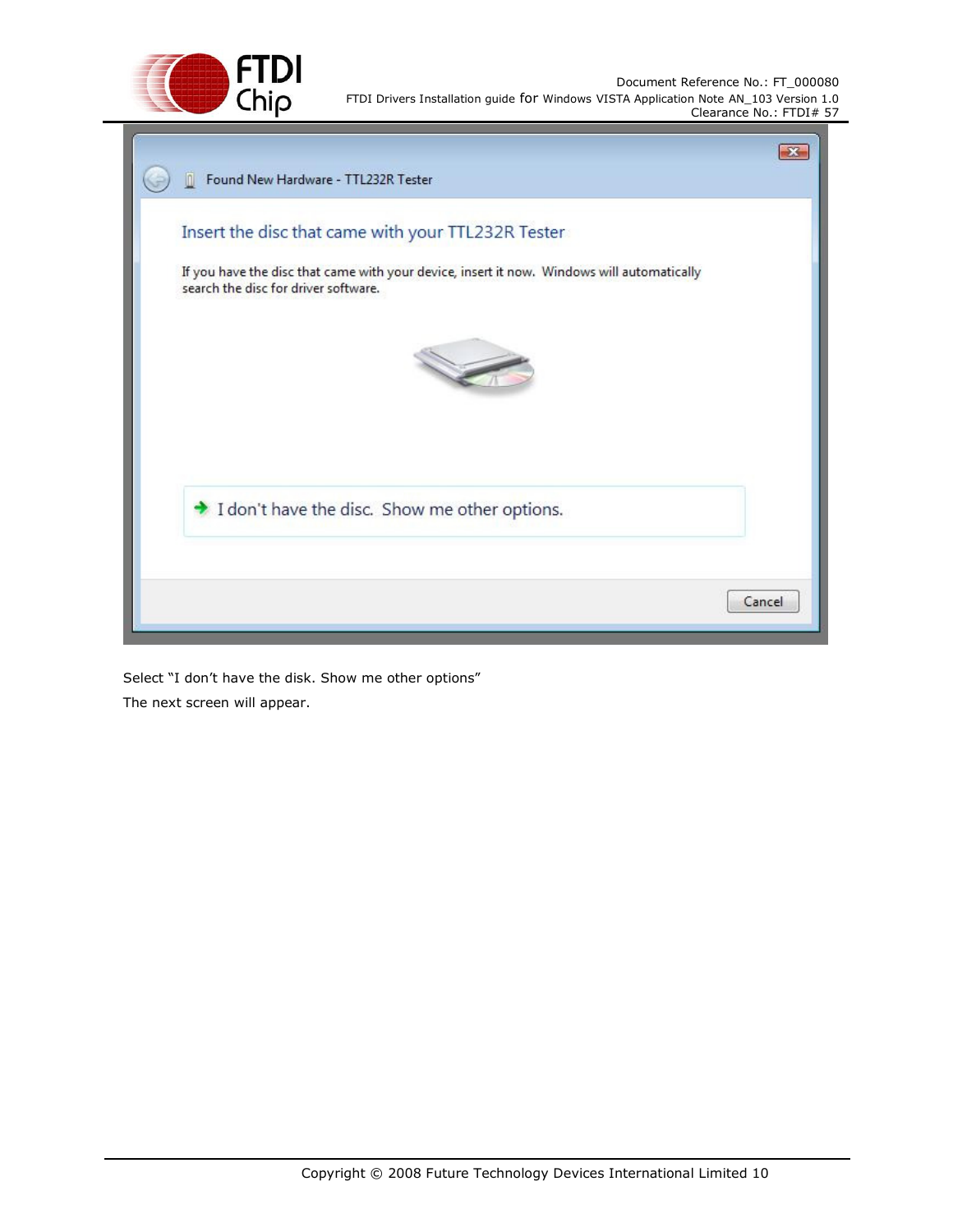

|                                                                                                                  | $\Sigma$ |
|------------------------------------------------------------------------------------------------------------------|----------|
| Found New Hardware - USB Serial Port                                                                             |          |
| Windows couldn't find driver software for your device                                                            |          |
| Check for a solution<br>Windows will check to see if there are steps you can take to get your device<br>working. |          |
| Browse my computer for driver software (advanced)<br>Locate and install driver software manually.                |          |
|                                                                                                                  |          |
|                                                                                                                  | Cancel   |

Select "Browse my computer for driver software (advanced)". The next screen will appear.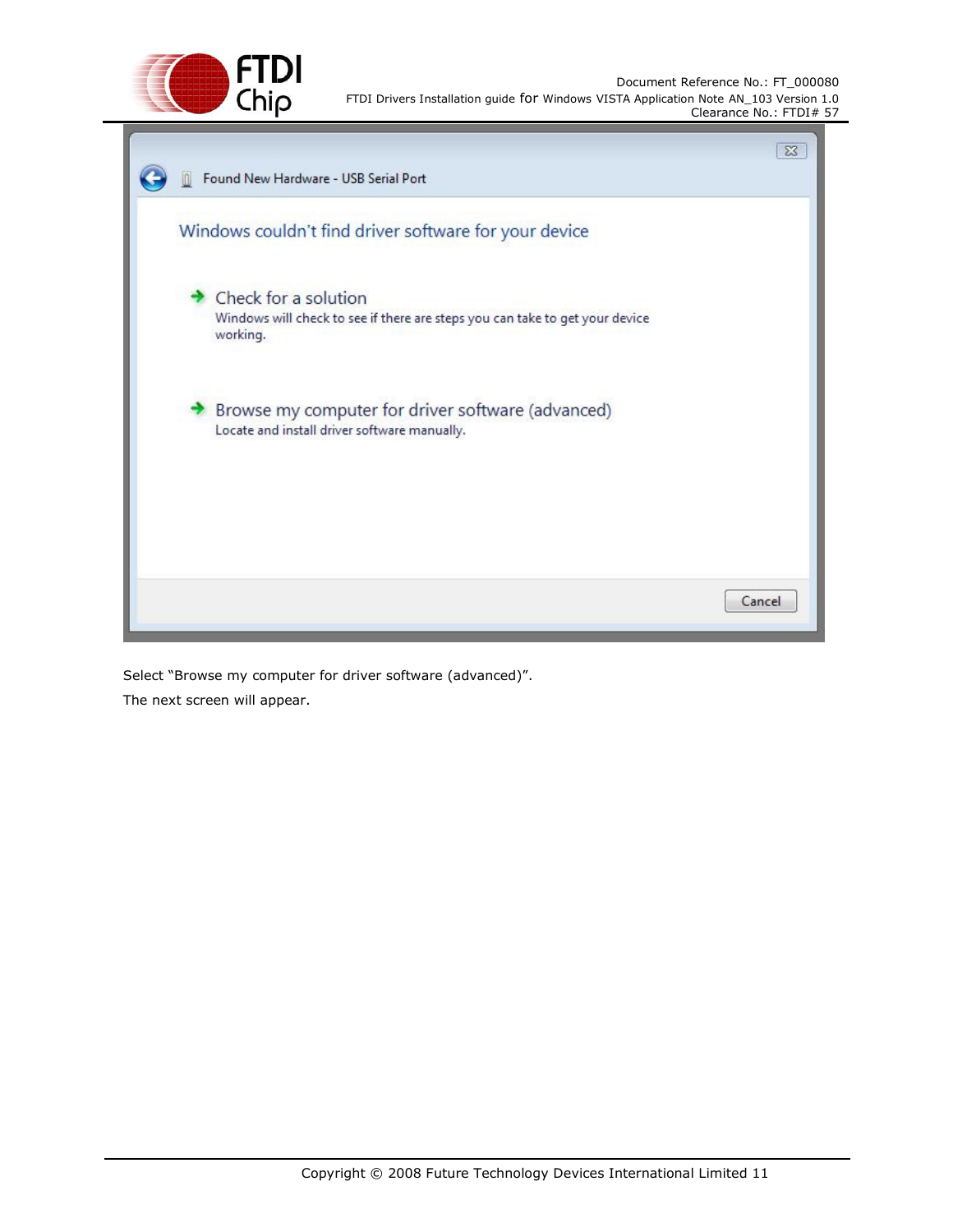

|                    |                                              | $-28$          |
|--------------------|----------------------------------------------|----------------|
| In.                | Found New Hardware - USB Serial Port         |                |
|                    | Browse for driver software on your computer  |                |
|                    | Search for driver software in this location: |                |
| C:\Users           | \Desktop\CDM 2.00.00 (Certified)             | Browse<br>۰    |
| Include subfolders |                                              |                |
|                    |                                              |                |
|                    |                                              |                |
|                    |                                              |                |
|                    |                                              |                |
|                    |                                              |                |
|                    |                                              |                |
|                    |                                              |                |
|                    |                                              | Cancel<br>Next |
|                    |                                              |                |

Browse to the folder where the CDM driver has been stored (when uncompressed) and press "Next" The example shown above uses a folder on the desktop.

The next screen will appear.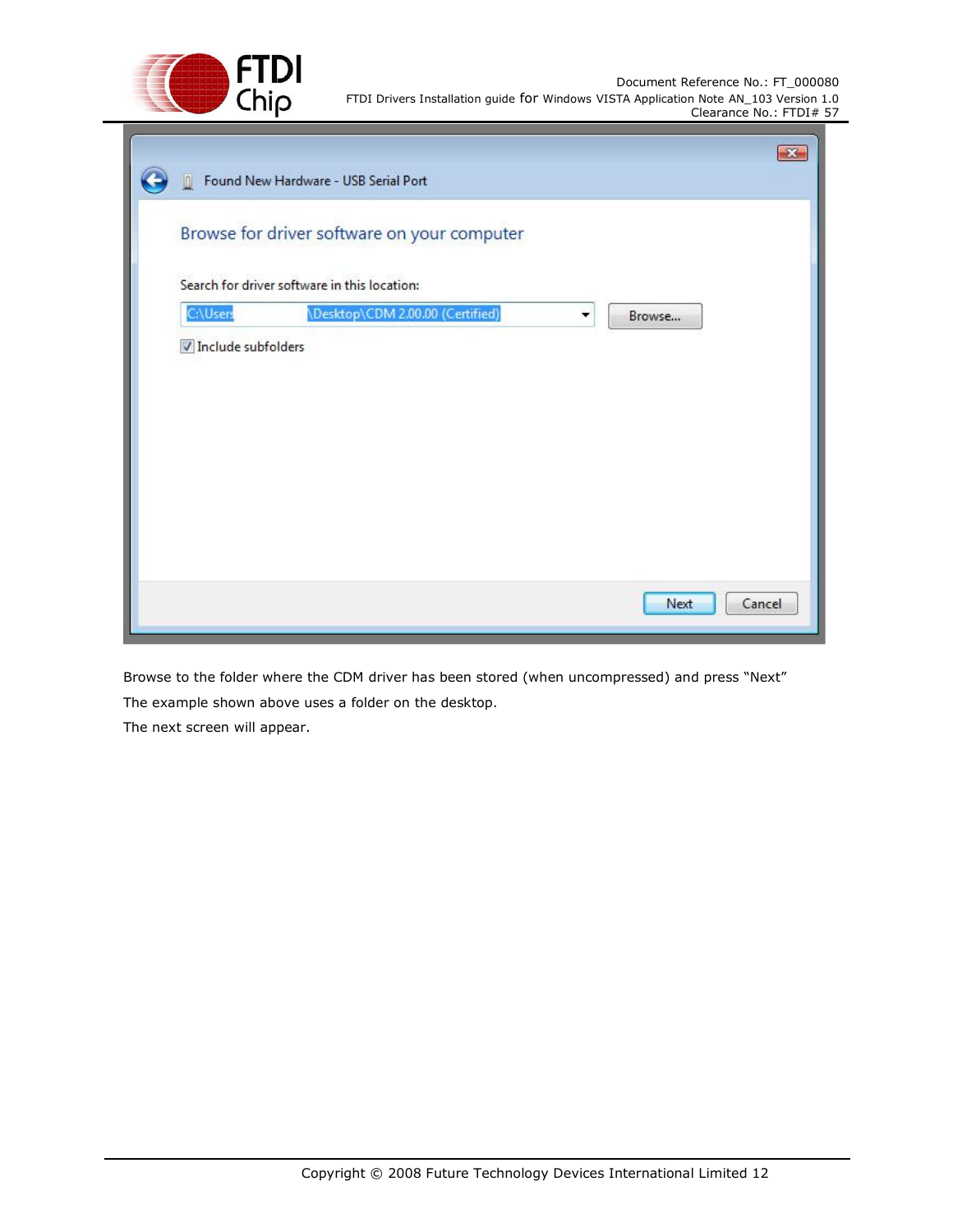

| Found New Hardware - USB Serial Port<br>$\overline{\mathbb{D}}$ | $\mathbb{R}$ |
|-----------------------------------------------------------------|--------------|
| Installing driver software                                      |              |
|                                                                 |              |
|                                                                 |              |
|                                                                 |              |
|                                                                 |              |
|                                                                 |              |
|                                                                 |              |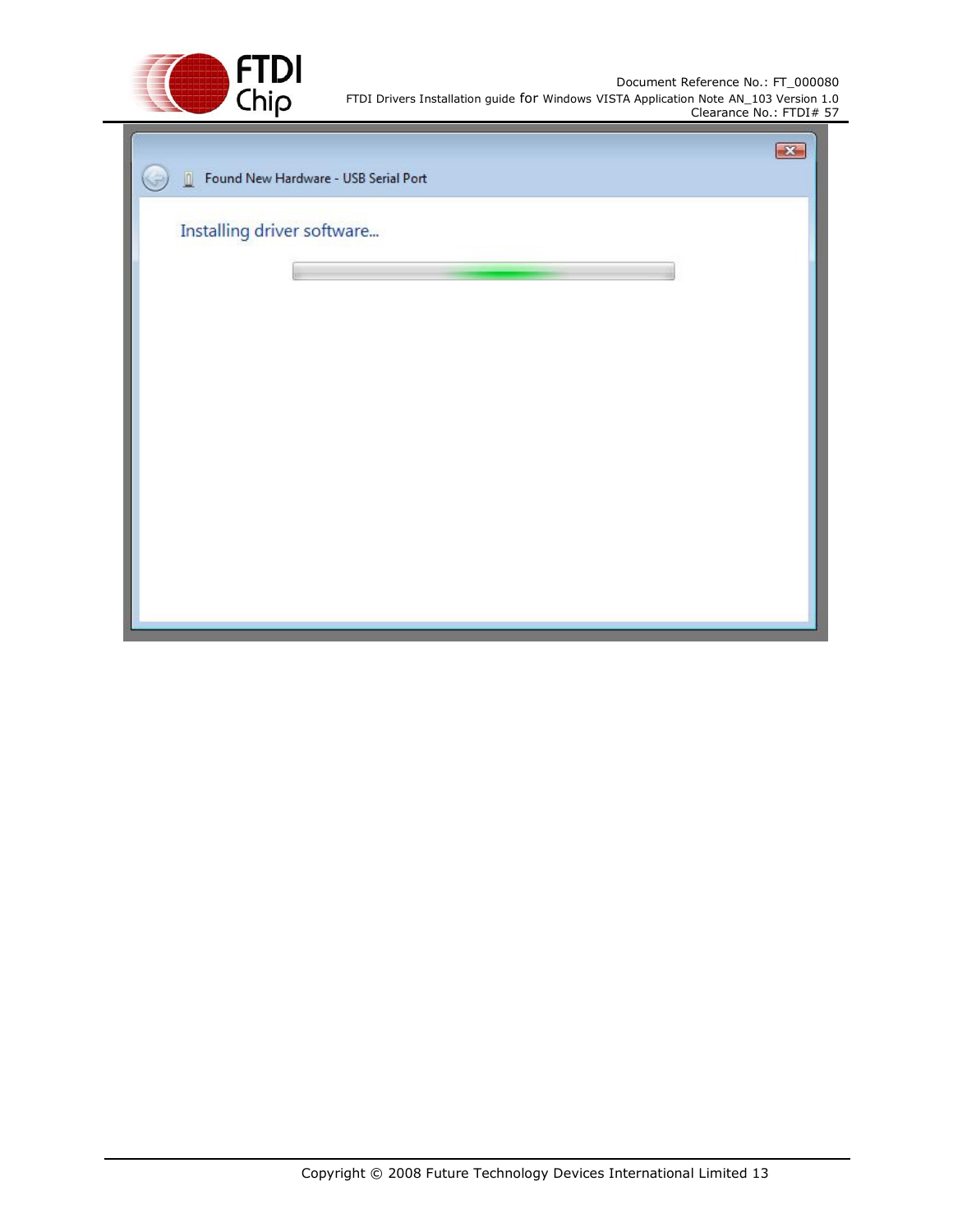

This screen will automatically complete and then the following screen will appear.

| Found New Hardware - USB Serial Port (COM3)                          | $\Sigma$ |
|----------------------------------------------------------------------|----------|
| The software for this device has been successfully installed         |          |
| Windows has finished installing the driver software for this device: |          |
| <b>USB Serial Port</b>                                               |          |
|                                                                      |          |
|                                                                      |          |
|                                                                      |          |
|                                                                      |          |
|                                                                      | Close    |

If the device is based on the FT2232D, the second port must also be installed. The procedure for installing the second port is identical to that for installing the first port from the first screen of the Found New Hardware Wizard for the USB Serial Port device. If the driver is Microsoft WHQL certified, this is done automatically.

After the driver is installed it is important to determine which COM port has been assigned to the device for configuring the application that will use the device.

Open the Device Manager (located in "Control Panel\System" then select the "Hardware" tab and click "Device Manager") and select "View > Devices by Connection", the device appears as a" USB Serial Converter" with an additional COM port with the label "USB Serial Port". If the device is based on the FT2232D, two ports will be available from a composite USB device.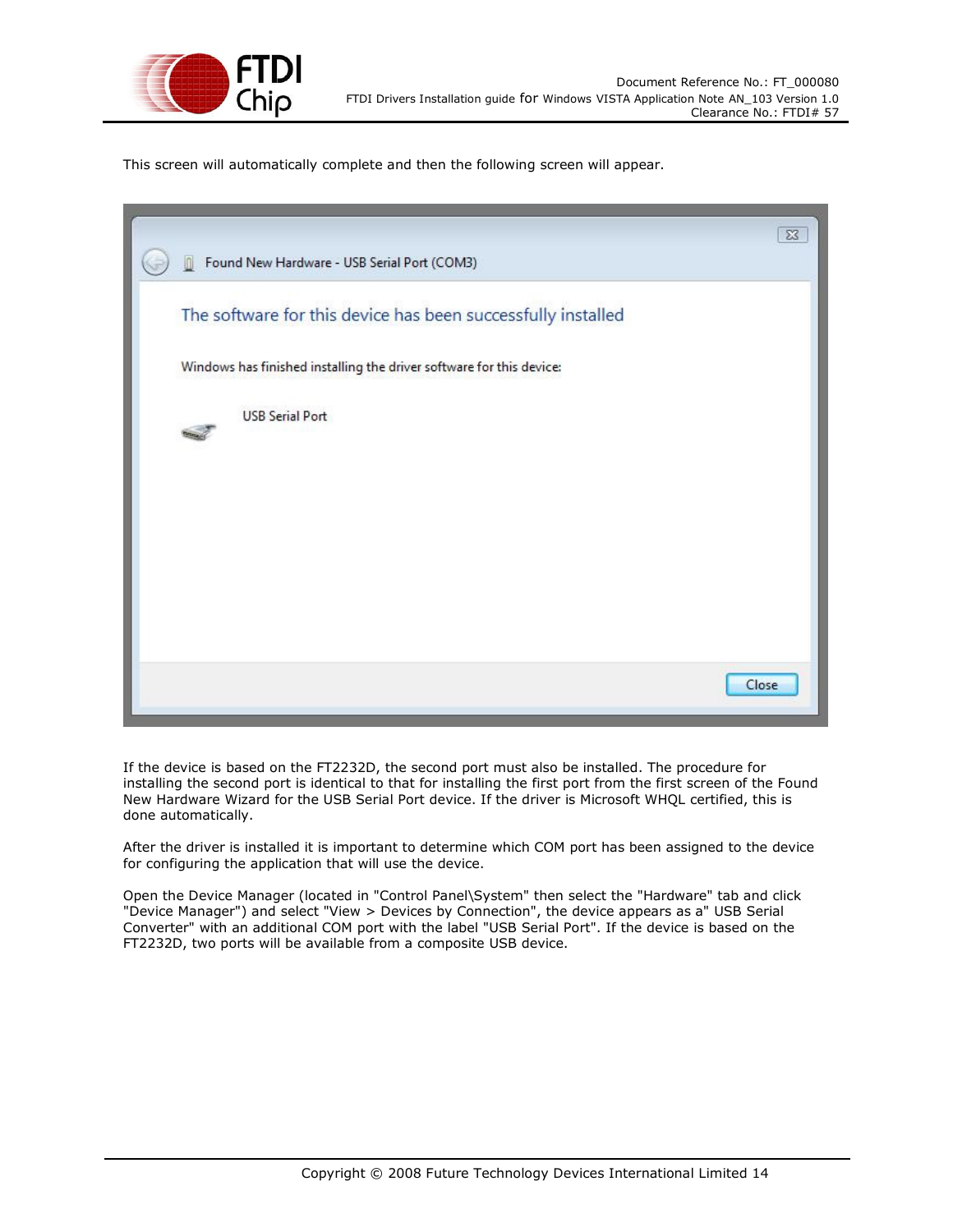

| Device Manager                          | $\Box$ $\Box$ |
|-----------------------------------------|---------------|
| File Action View<br>Help                |               |
| ◆ ● 同 2 団 戊                             |               |
| E- PETDI-TEST                           |               |
| <b>E</b> Computer                       |               |
| Disk drives                             |               |
| Display adapters                        |               |
| DVD/CD-ROM drives<br>画                  |               |
| Floppy disk drives                      |               |
| Floppy drive controllers                |               |
| <b>E. Um</b> Human Interface Devices    |               |
| IDE ATA/ATAPI controllers               |               |
| <b>E</b> IEEE 1394 Bus host controllers |               |
| E Keyboards                             |               |
| Mice and other pointing devices         |               |
| <b>Nonitors</b>                         |               |
| <b>Network adapters</b>                 |               |
| <b>Fig. Dill</b> Portable Devices       |               |
| Ports (COM & LPT)                       |               |
| Communications Port (COM1)              |               |
| Printer Port (LPT1)                     |               |
| USB Serial Port (COM3)                  |               |
| <b>Processors</b>                       |               |
| Sound, video and game controllers       |               |
| High Definition Audio Device            |               |
| Storage controllers<br>田                |               |
| <b>E-4- System devices</b>              |               |
| Universal Serial Bus controllers<br>田   |               |
|                                         |               |
|                                         |               |
|                                         |               |

This screen shows the device connected to COM3.

In the case of the FT2232D, port A of the FT2232D will be installed as COMX and port B will be installed as COMX+1 where COMX is the first available COM port number.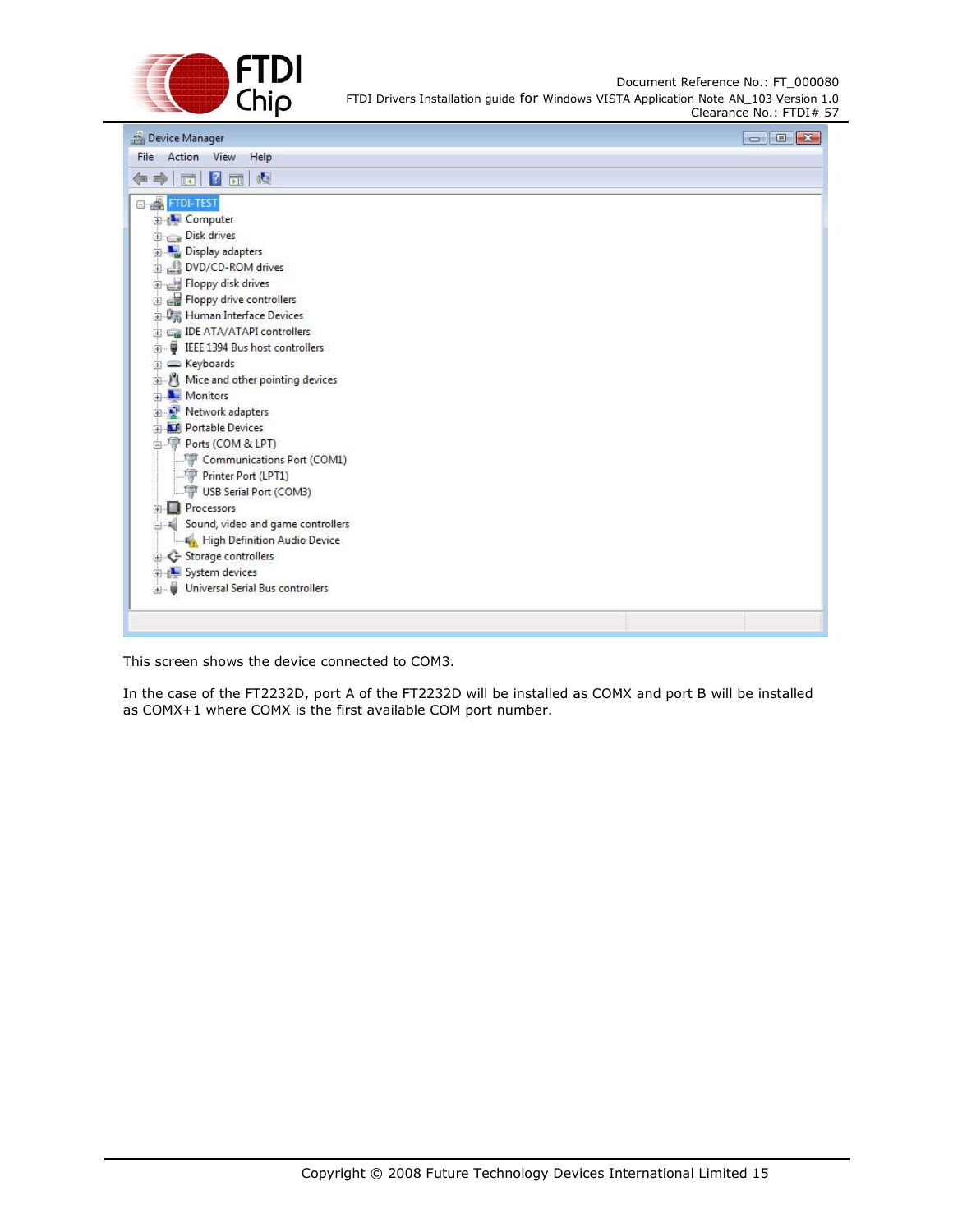

#### **4 Uninstalling FTDI Devices**

With the release of Microsoft Windows Vista, the FTDI uninstaller has been rendered unusable due to Windows Resource Protection preventing the executable from deleting driver files and associated registry values. Vista will only allow the system itself to modify files and registry values in these locations.

Consequently, a new method for uninstalling is required. Devices can be removed using the Device Manager by simply right-clicking on the mouse and selecting "Uninstall".This will delete the associated registry entries for that device only. Vista provides an automatic method to delete driver files via a check box to "Delete the driver software for this device" on the uninstall dialog box.

| <b>Confirm Device Uninstall</b>                                  |
|------------------------------------------------------------------|
| <b>USB Serial Converter</b>                                      |
| Waming: You are about to uninstall this device from your system. |
| V Delete the driver software for this device.                    |
| Cancel<br>OΚ                                                     |

Windows 2000, XP and Server 2003 do not have this check box, so driver files and OEM INF and PNF files must be removed manually or by using a custom application.

Some points to note about the new un-installation method:

- In the case of FT2232 devices, a composite device is also installed. This can also be removed by right-clicking and selecting "Uninstall". There is no option to delete the driver files when doing this as the driver for the composite device is a native Windows driver.
- If the VCP driver has been installed, the COM port driver should be uninstalled before the bus driver. If the bus is removed first, the COM port will no longer appear in the Device Manager.
- If the files are deleted while other installed devices still require them those devices will not work correctly. This can be fixed by right clicking the device and selecting "Reinstall Driver" which will replace the missing files.
- If a device to be uninstalled is not connected to the PC, the device can still be removed by setting the device manager to show phantom devices . This also allows a virtual COM port to be uninstalled if the bus layer has been removed first.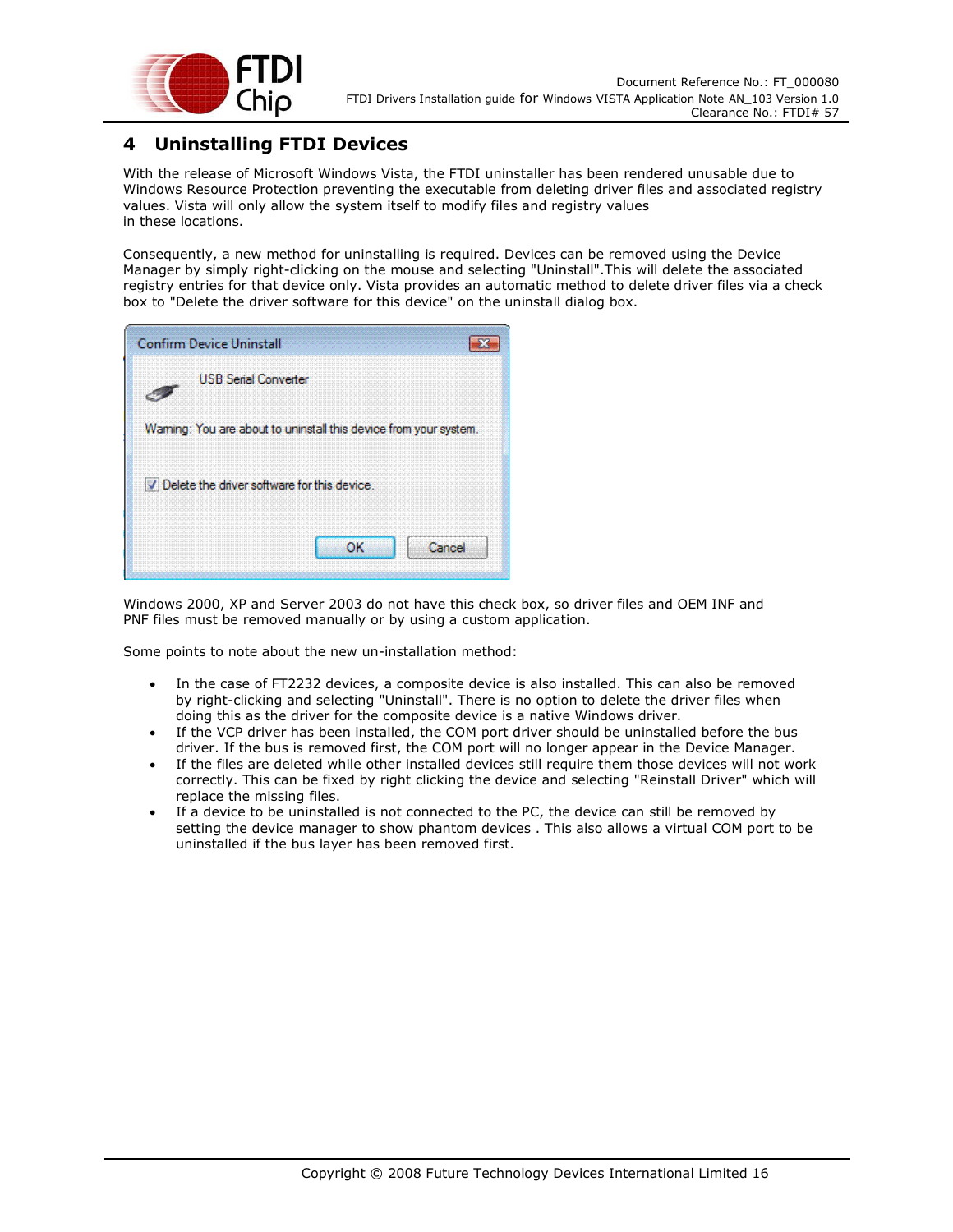

#### **5 Troubleshooting**

#### **5.1 Windows VISTA cannot find drivers for my device**

This error can occur if the VID and PID programmed into the device EEPROM do not match those listed in the INF files for the driver. The VID and PID programmed into the device EEPROM may be found by using the USBView utility from the FTDI web site. These can then be checked against the VID and PID entries in the driver INF files. If they do not match, that driver cannot be installed for that device without either re-programming the device EEPROM or modifying the list of VID and PID numbers in the INF files. Please note that only your own company VID and PID or FTDI's VID (0x0403) and FTDI PID issued for use by the customer should be used in the EEPROM and INF files.

End customers should obtain modified drivers from the OEM of the device, and not necessarily edit the files themselves.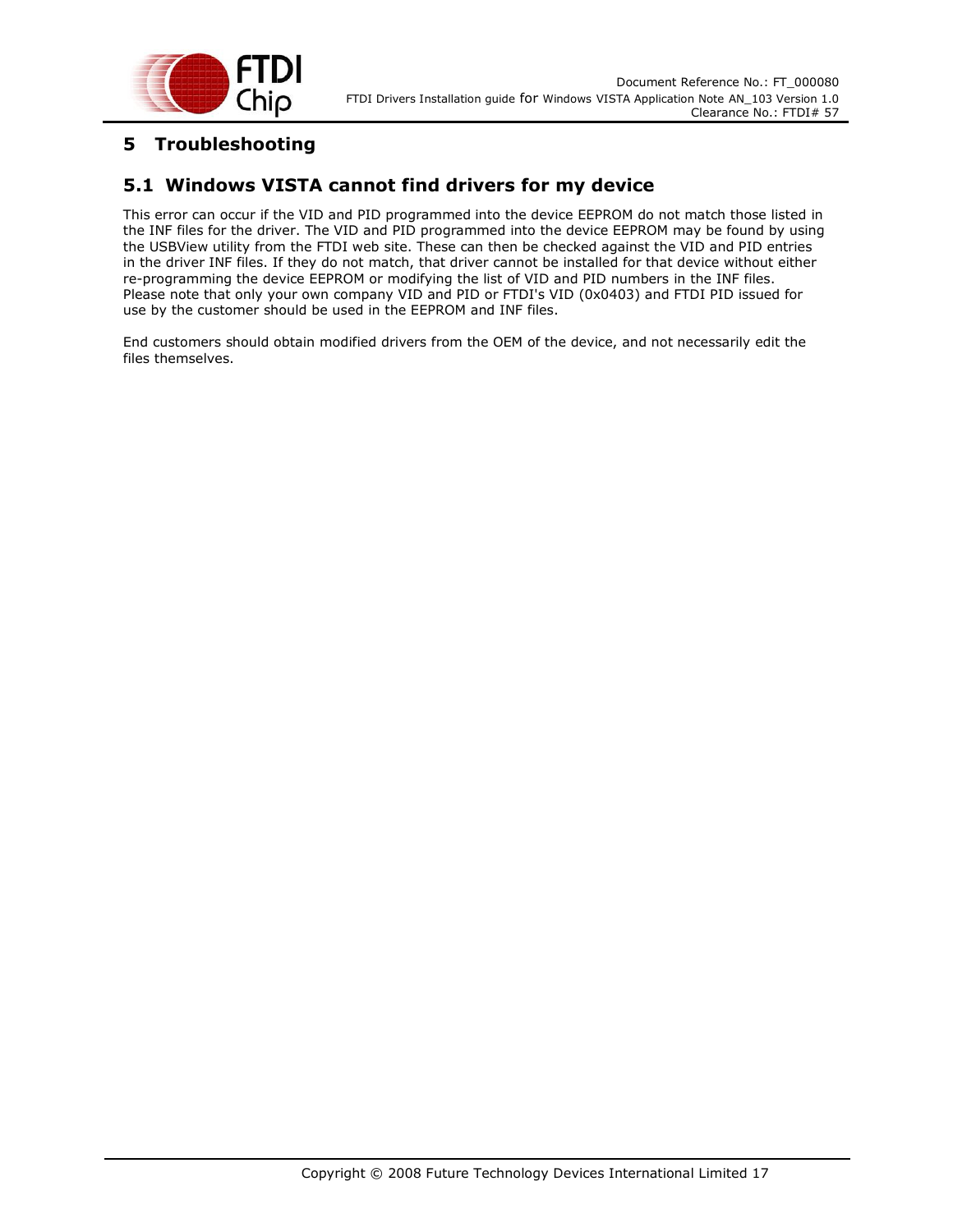

#### **5.2 Devices not shown in Device Manager for uninstalling**

Devices that have been installed on a system but are not currently available are referred to as "phantom devices". These devices are not usually displayed in the device manager, but can be made to be displayed as though they are attached. This allows device properties to be changed or devices to be uninstalled via Device Manger even though the device is not physically connected to the PC.

To display phantom devices in Device Manager, a new system variable is required. Open "Control Panel > System" then select the "Advanced" tab and click "Environment Variables". In the System Variables section (**NOT THE USER VARIABLES SECTION**), click "New..." to display the following window:

| Edit System Variable |                                |
|----------------------|--------------------------------|
| Variable name:       | DevMgr_Show_NonPresent_Devices |
| Variable value:      | Cancel<br>ОК                   |

Create a new System Variable called "DevMgr\_Show\_NonPresent\_Devices" and set the value to 1, then click OK.

Open the Device Manager ("Control Panel > System" then select the "Hardware" tab and click "Device Manager…", or "Control Panel > Device Manger" in Vista) and select "View > Show Hidden Devices". Device Manager will then show all hidden and phantom devices available on that PC as shaded.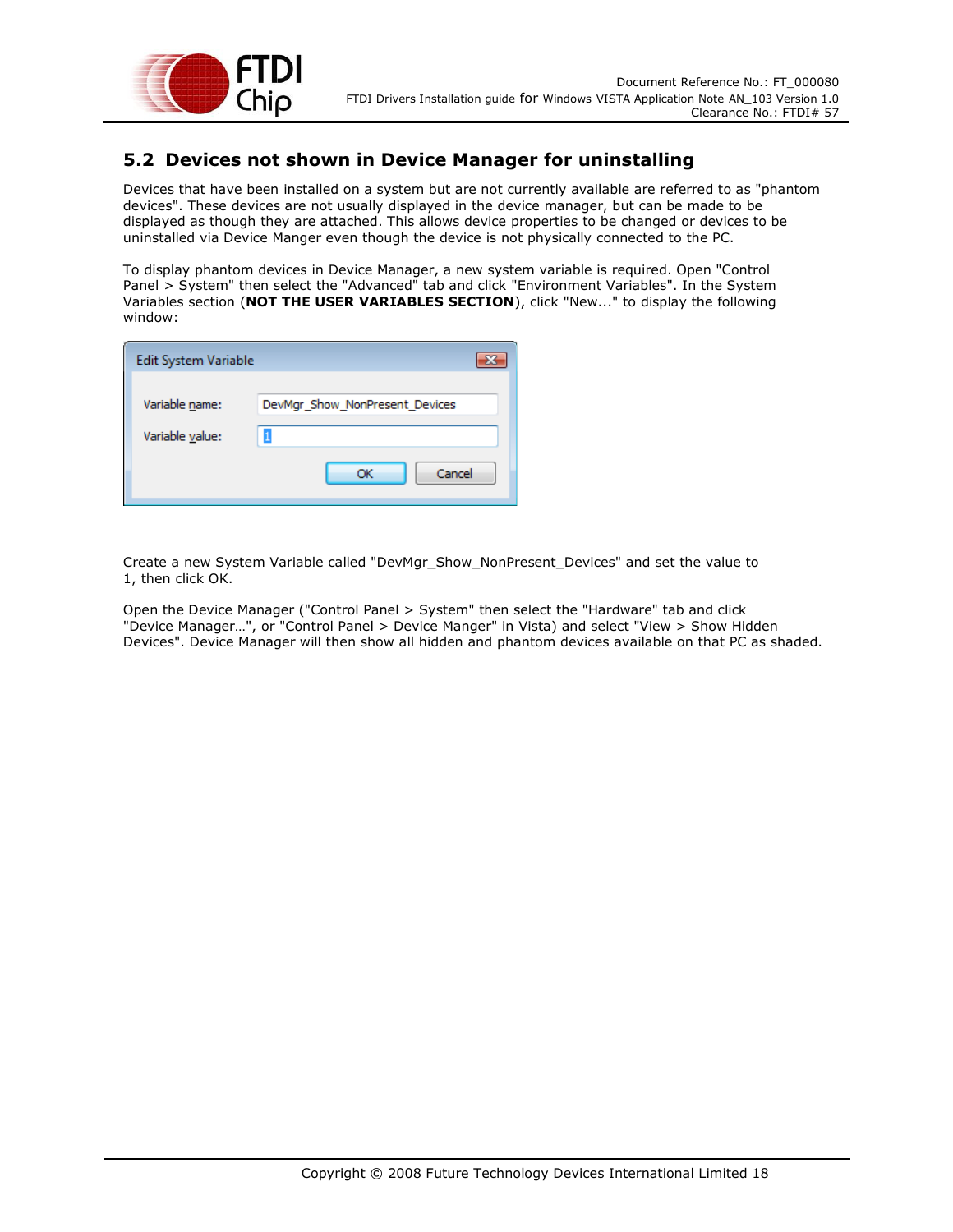

#### **5.3 Windows Vista shows a warning that the driver is not certified**

If the driver is not certified then a pop up window such as shown below will be displayed.

| Windows can't verify the publisher of this driver software |                                                                                                                                                                                                             |
|------------------------------------------------------------|-------------------------------------------------------------------------------------------------------------------------------------------------------------------------------------------------------------|
|                                                            | Don't install this driver software<br>You should check your manufacturer's website for updated driver software for your<br>device.                                                                          |
|                                                            | Install this driver software anyway<br>Only install driver software obtained from your manufacturer's website or disc.<br>Unsigned software from other sources may harm your computer or steal information. |

If you are certain of the source of the driver the warning can be ignored and you can continue installation by selecting "Install this driver software anyway".

If you are unsure about the driver source contact your vendor.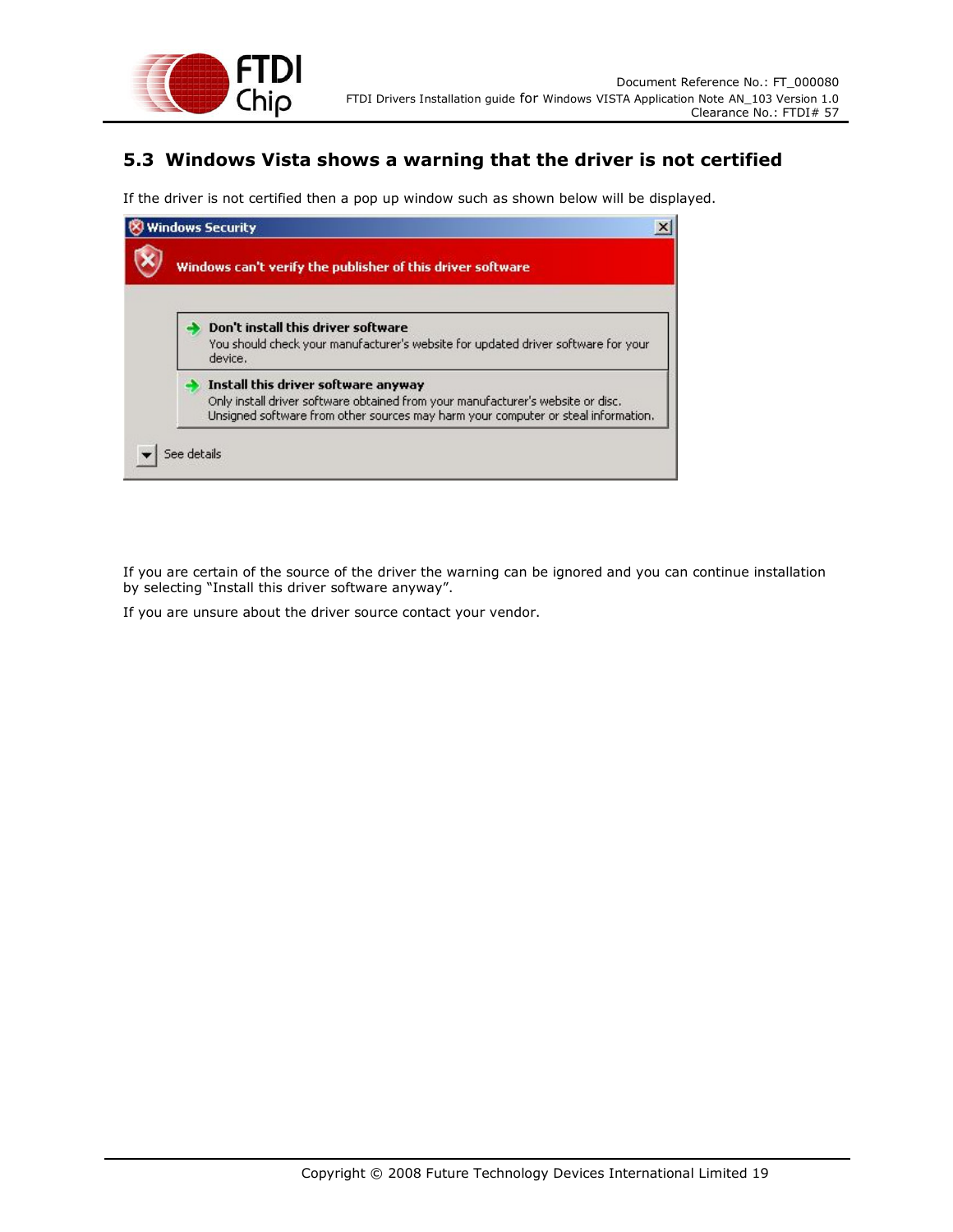

#### **5.4 Driver will not install on VISTA x64**

VISTA x64 OS will only allow certified drivers to be installed. The certified driver supplied by FTDI will work with VID 0403 and PID 6001 for FT232 and FT245 devices. It will also work with VID 0403 and PID 6010 for FT2232 devices.

If you have a product where the manufacture has customised the driver but has not re-certified it, then the driver will not load. You should contact your vendor to determine if they will support VISTA x64.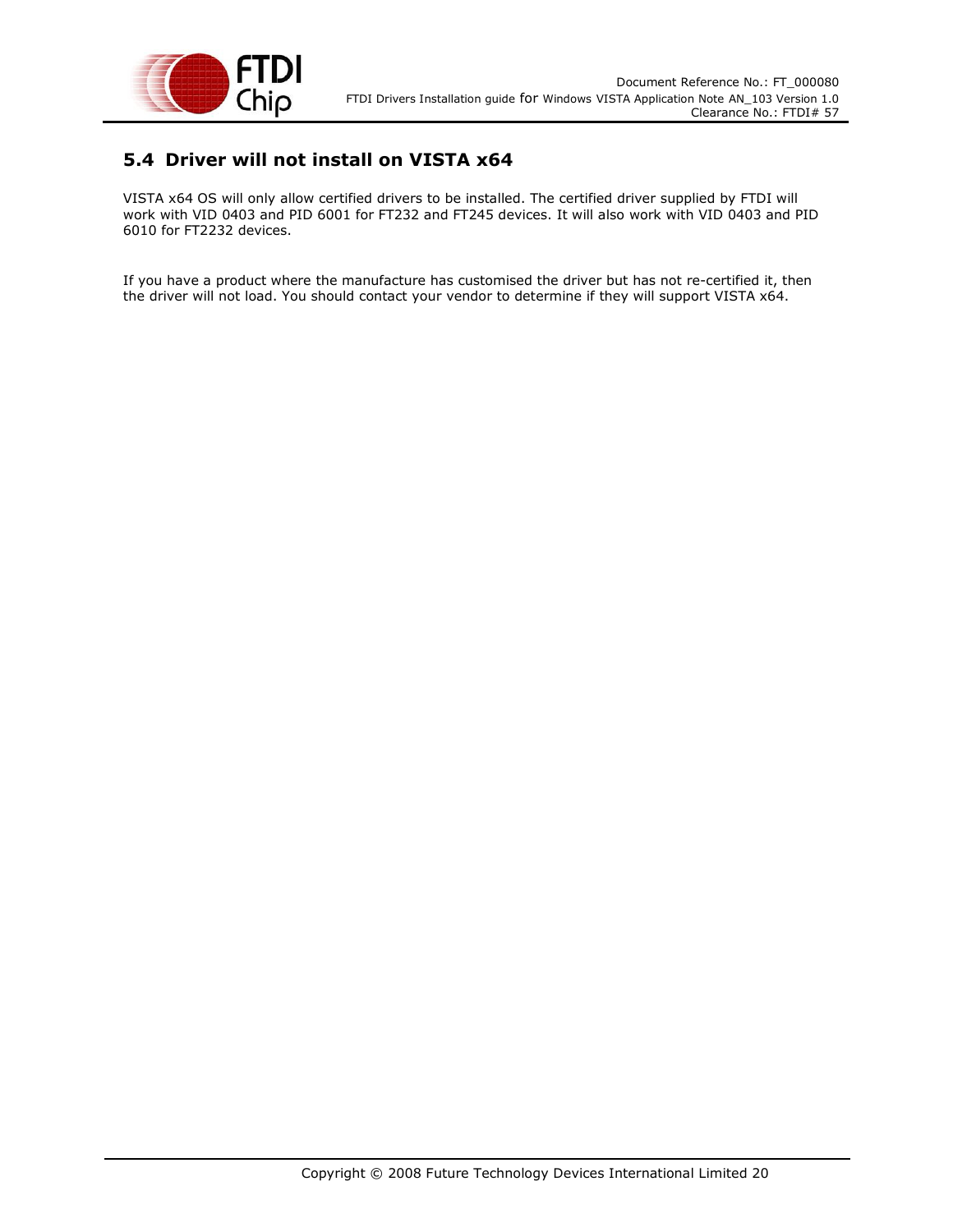

#### **6 Contact Information**

#### **Head Office – Glasgow, UK**

Future Technology Devices International Limited 373 Scotland Street Glasgow G5 8QB United Kingdom Tel: +44 (0) 141 429 2777 Fax: +44 (0) 141 429 2758

E-mail (Sales) vinculum.sales@ftdichip.com E-mail (Support) vinculum.support@ftdichip.com E-mail (General Enquiries) admin1@ftdichip.com Web Site URL http://www.ftdichip.com Web Shop URL http://www.dftdichip.com

#### **Branch Office – Taipei, Taiwan**

Future Technology Devices International Limited (Taiwan) 4F, No 18-3, Sec. 6 Mincyuan East Road Neihu District Taipei 114 Taiwan, R.O.C. Tel: +886 (0) 2 8791 3570 Fax: +886 (0) 2 8791 3576

E-mail (Sales) tw.sales1@ftdichip.com E-mail (Support) tw.support1@ftdichip.com E-mail (General Enquiries) tw.admin1@ftdichip.com Web Site URL http://www.ftdichip.com

#### **Branch Office – Hillsboro, Oregon, USA**

Future Technology Devices International Limited (USA) 7235 NW Evergreen Parkway, Suite 600 Hillsboro, OR 97123-5803 USA Tel: +1 (503) 547 0988 Fax: +1 (503) 547 0987

E-Mail (Sales) us.sales@ftdichip.com E-Mail (Support) us.admin@ftdichip.com Web Site URL http://www.ftdichip.com

#### **Distributor and Sales Representatives**

Please visit the Sales Network page of the FTDI Web site for the contact details of our distributor(s) and sales representative(s) in your country.

Neither the whole nor any part of the information contained in, or the product described in this manual, may be adapted or reproduced in any material or electronic form without the prior written consent of the copyright holder. This product and its documentation are supplied on an as-is basis and no warranty as to their suitability for any particular purpose is either made or implied. Future Technology Devices International Ltd will not accept any claim for damages howsoever arising as a result of use or failure of this product. Your statutory rights are not affected. This product or any variant of it is not intended for use in any medical appliance, device or system in which the failure of the product might reasonably be expected to result in personal injury. This document provides preliminary information that may be subject to change without notice. No freedom to use patents or other intellectual property rights is implied by the publication of this document. Future Technology Devices International Ltd, 373 Scotland Street, Glasgow G5 8QB United Kingdom. Scotland Registered Number: SC136640